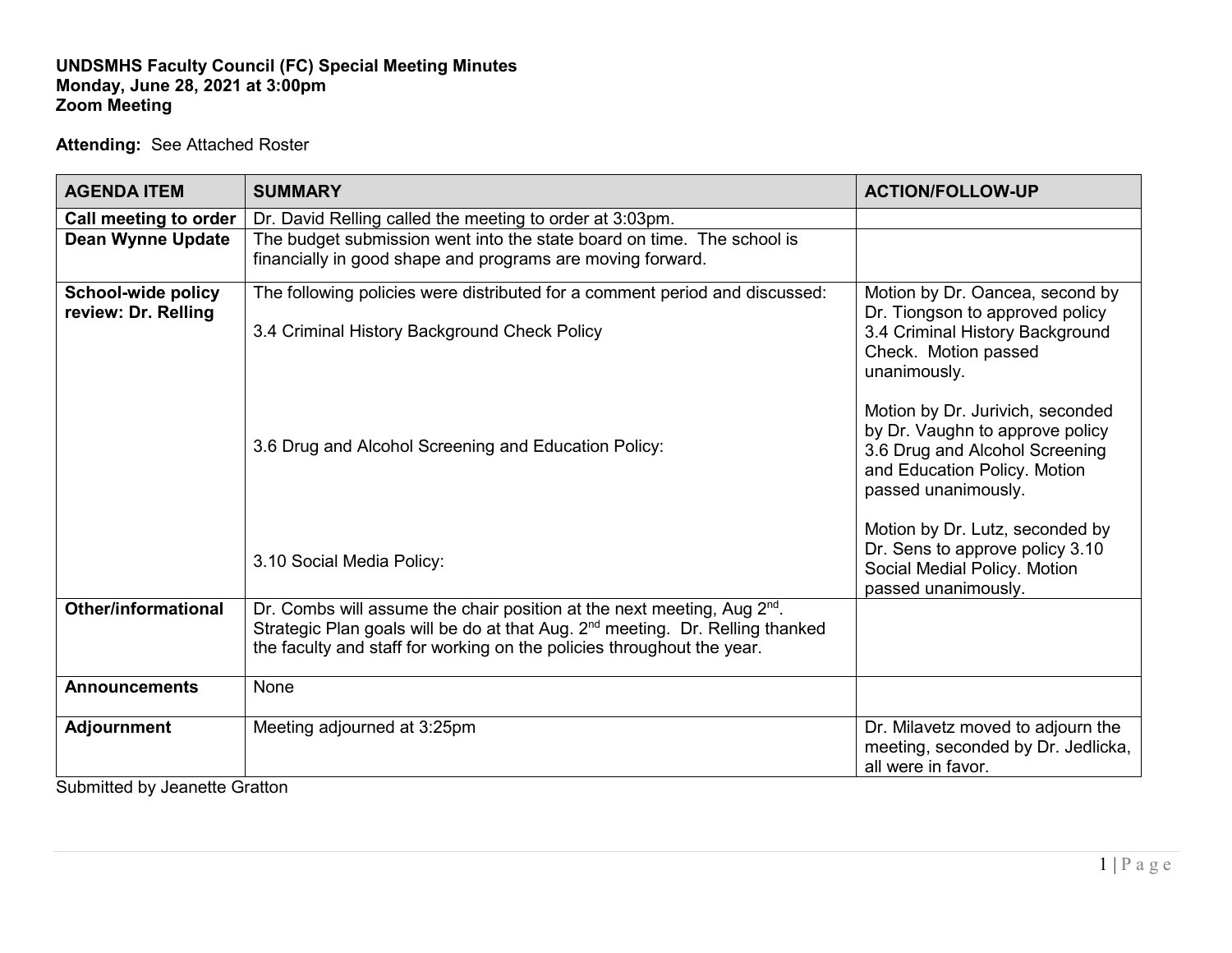## **Record of Attendance: June 28, 2021 Faculty Council**

| <b>Voting Members</b> | <b>Present</b> | <b>Absent</b> | <b>Excused</b> |
|-----------------------|----------------|---------------|----------------|
| Allen, Jon            |                |               | Χ              |
| Bande, Dinesh         |                |               | $\sf X$        |
| Brown-Borg, Holly     |                |               | Χ              |
| Chen, Xuesong         |                | Χ             |                |
| Crichlow, Candice     |                | $\sf X$       |                |
| Christianson, Mark    | $\sf X$        |               |                |
| Clarens, Richard      |                |               | Χ              |
| Combs, Colin          |                |               |                |
| Dunlevy, Jane         | $\mathsf X$    |               |                |
| Geiger, Jonathan      | $\sf X$        |               |                |
| Henry, Keith          |                | Χ             |                |
| Jedlicka, Janet       |                |               | Χ              |
| Jurivich, Donald      | $\sf X$        |               |                |
| Lou, Jau-Shin         |                |               | $\sf X$        |
| Lutz, Dennis          | $\mathsf X$    |               |                |
| McHugo, Jeanie        | $\sf X$        |               |                |
| McLean, Andrew        | $\sf X$        |               |                |
| Metzger, Jay          |                |               | Χ              |
| Meyer, Mandy          |                | $\sf X$       |                |
| Milavetz, Barry       |                |               | Χ              |
| Oancea, Cristina      | $\sf X$        |               |                |
| Perry, Becca          | $\sf X$        |               |                |
| Relling, David        | $\mathsf X$    |               |                |
| Roller, Luke          |                | Χ             |                |
| Schmitz, David        | $\sf X$        |               |                |
| Schwartz, Gary        | $\sf X$        |               |                |
| Sens, Mary Ann        | Χ              |               |                |